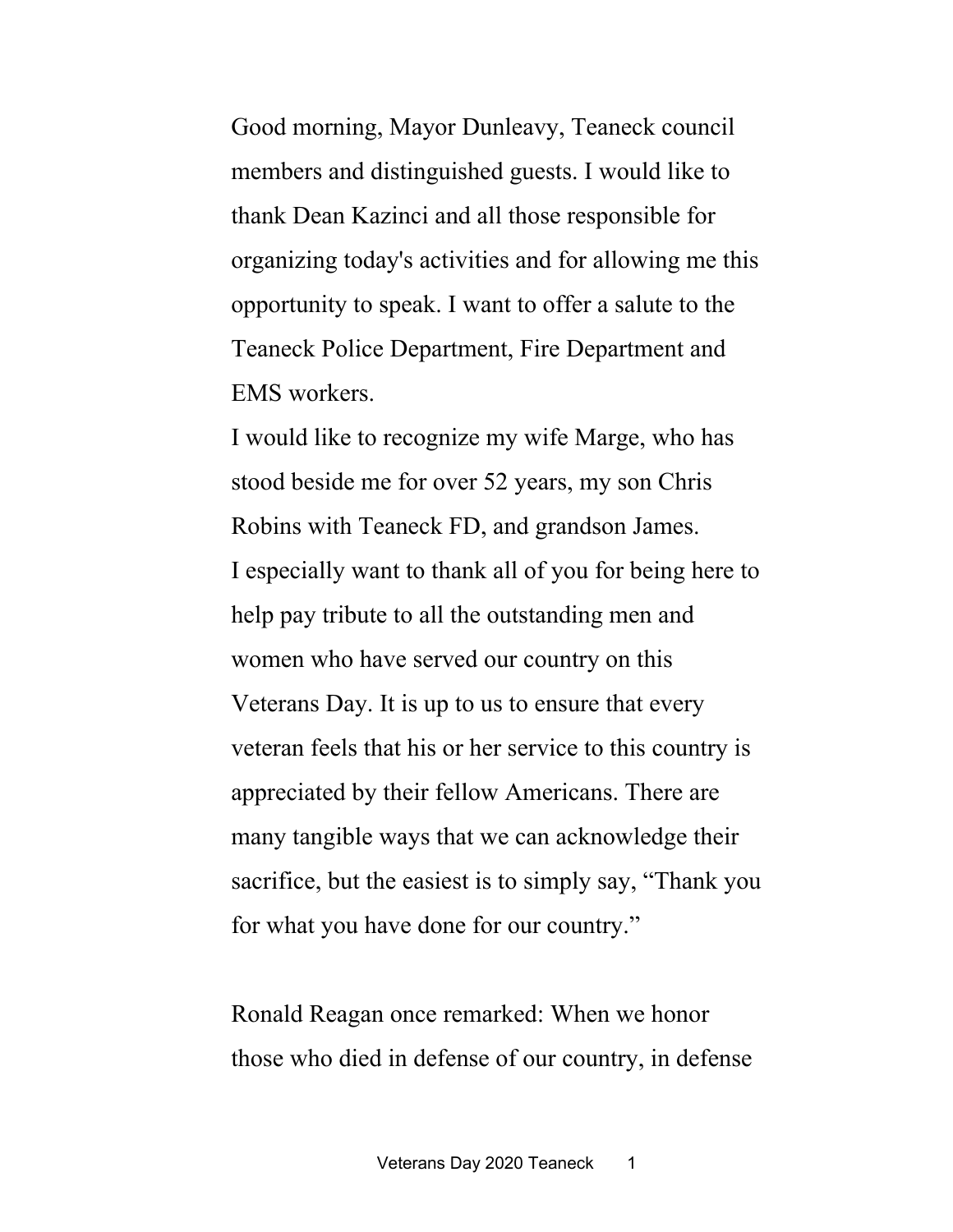of us, in wars far away. The imagination plays a trick, we see these soldiers in our mind as old, wise, solemn, and gray-haired. But most of them were boys when they died, and they gave up two lives - the one they were living and the one they would have lived. When they died, they gave up their chance to be husbands and fathers and grandfathers. They gave up their chance to be revered, old men. They gave up everything for our country, for us. And all we can do is remember.

If you are a Veteran, please raise your hand and be recognized.

By way of introduction, please allow me to tell you something about myself. I graduated from High School in 1964. After two years of additional schooling, I joined the Army, arriving in Vietnam at the ripe old age of 19.

I was assigned to the 1st Air Cavalry Division in Vietnam and served as a helicopter crew chief. A book and movie were made about my unit. When I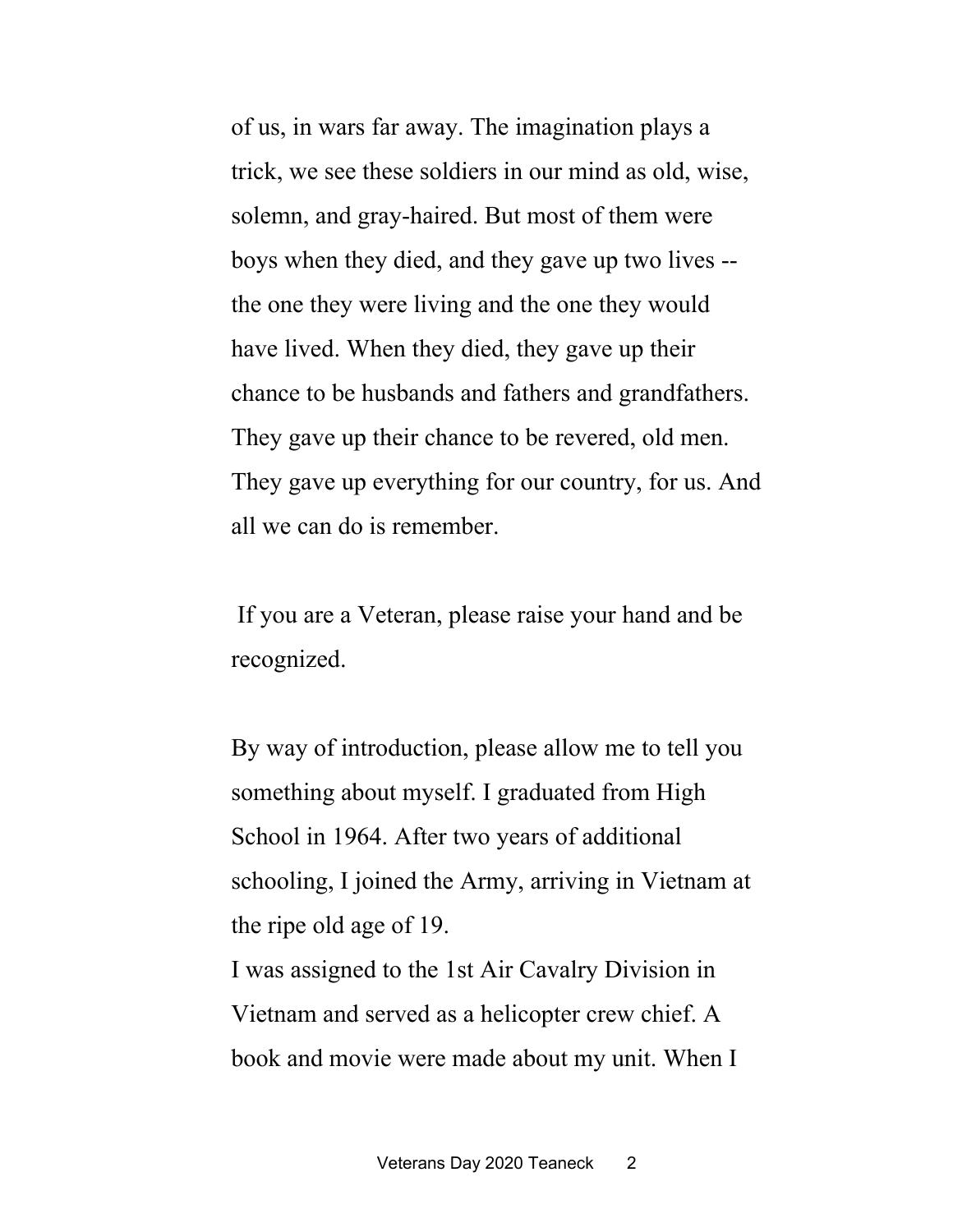read the prologue of the book "We Were Soldiers Once and Young" I found that almost every word and sentence related to how I felt about my Vietnam experience, some of my remarks are reflected from the prologue of the book.

This story is about time and memories. The time was 1965, a different kind of year, a watershed year when one era was ending in America, and another was beginning. We felt it then, in the many ways our lives changed so suddenly, so dramatically, and looking back on it from a half-century gone, we are left in no doubt. It was the year America decided to directly intervene in the affairs of obscure and distant South Vietnam. It was the year we went to war. In the broad, traditional sense, that "we" who went to war was all of us, all Americans, though in truth at that time, the larger majority had little knowledge, less interest, and no great concern with what was beginning so far away. So this story is about the smaller, more tightly focused "we" of that sentence, the first American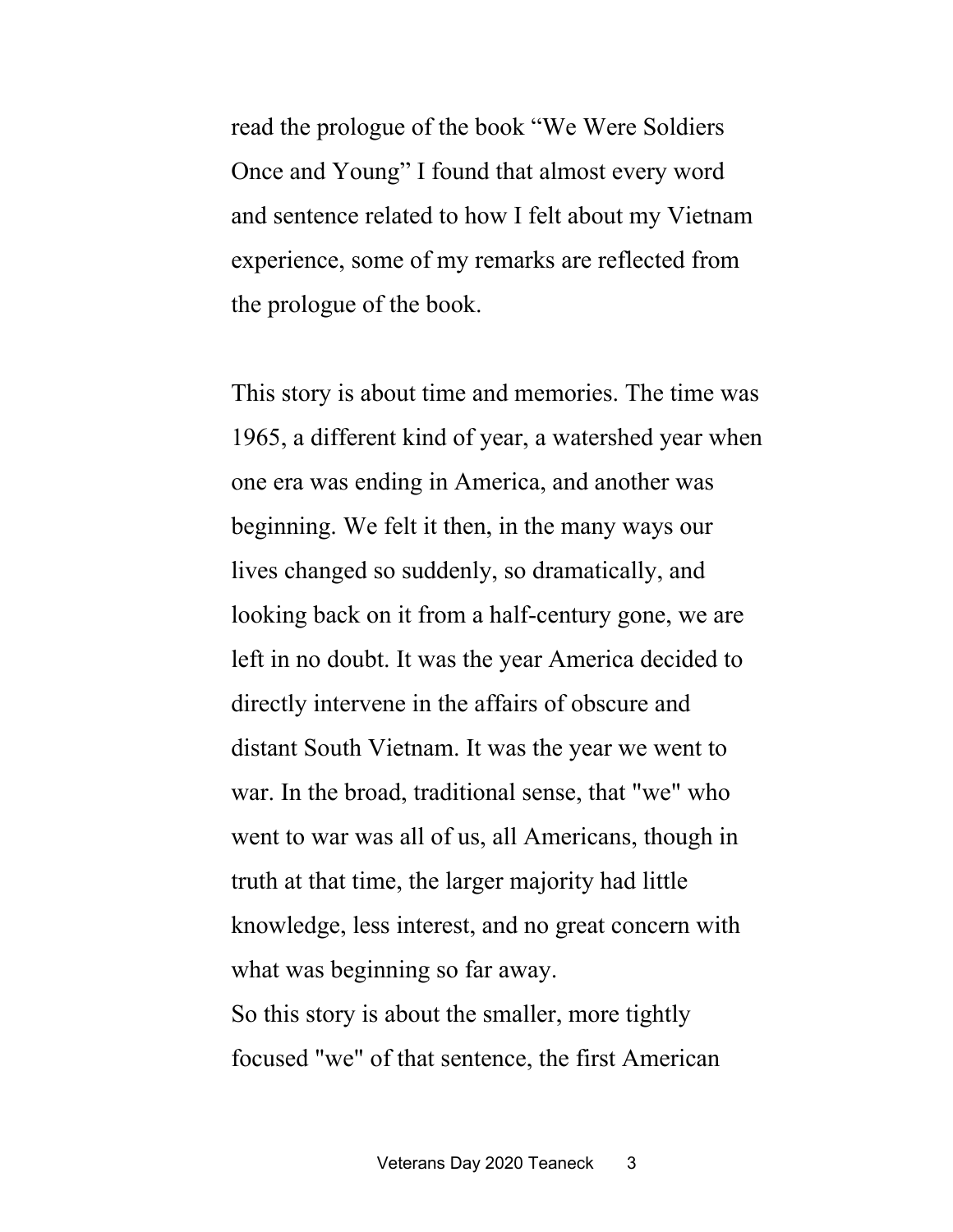combat troops who boarded World War II-era troopships, sailed or flew to that little known place and fought the first major battles of a conflict that would drag on for ten long years and come as near to destroying America as it did to destroy Vietnam. In the beginning, the Vietnam War was a dress rehearsal where new tactics, techniques, and weapons were tested, perfected, and validated. In the beginning, both sides claimed victory, and both sides drew lessons, some of them dangerously deceptive, which echoed and resonated throughout the decade of bloody fighting and bitter sacrifice that was to come.

This is about what we did, what we saw, what we suffered in South Vietnam when we were young and confident and patriotic, and our countrymen knew little and cared less about our sacrifices.

Another war story, you say? Not exactly, for on the more important levels, this is a love story, told in our own words and by our own actions. We were the children of the 1950s, and we went where we were sent because we loved our country. Many were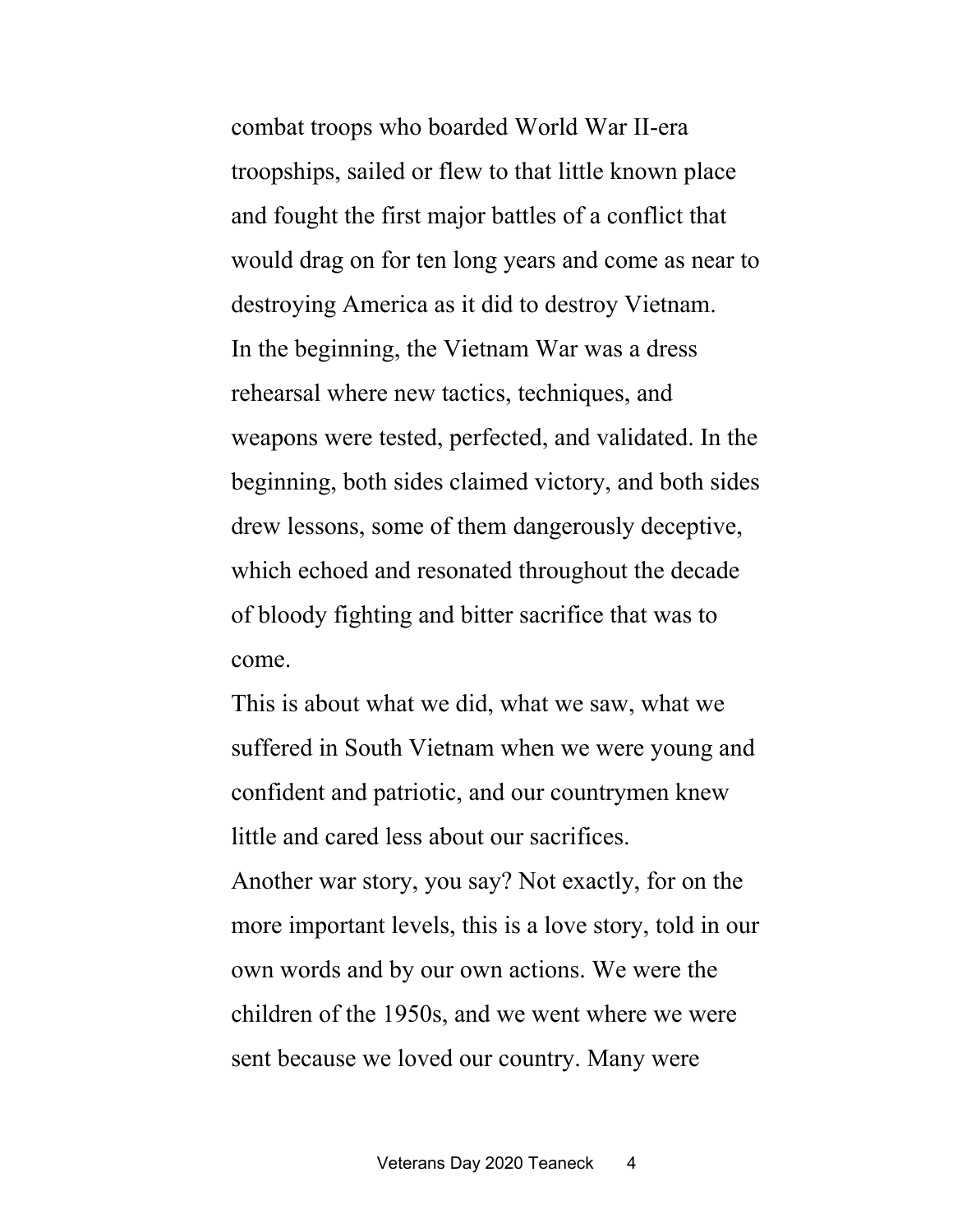draftees and many had joined, but we were proud of the opportunity to serve that country just as our fathers had served in World War II and our older brothers in Korea. The unit that I was a member of, was an experimental combat division trained in the new art of airmobile warfare at the behest of President John F. Kennedy. We went to war because our country asked us to go, because our new President, Lyndon B. Johnson, ordered us to go, but more importantly because we saw it as our duty to go. That is one kind of love.

Another and far more transcendent love came to us unbidden on the battlefields as it does on every battlefield in every war man has ever fought. We discovered in that depressing, hellish place where death was our constant companion that we loved each other. We killed for each other, we died for each other and we wept for each other. And in time we came to love each other as brothers. In battle, our world shrank to the man on our left and the man on our right and the enemy all around. We held each other's lives in our hands and we learned to share our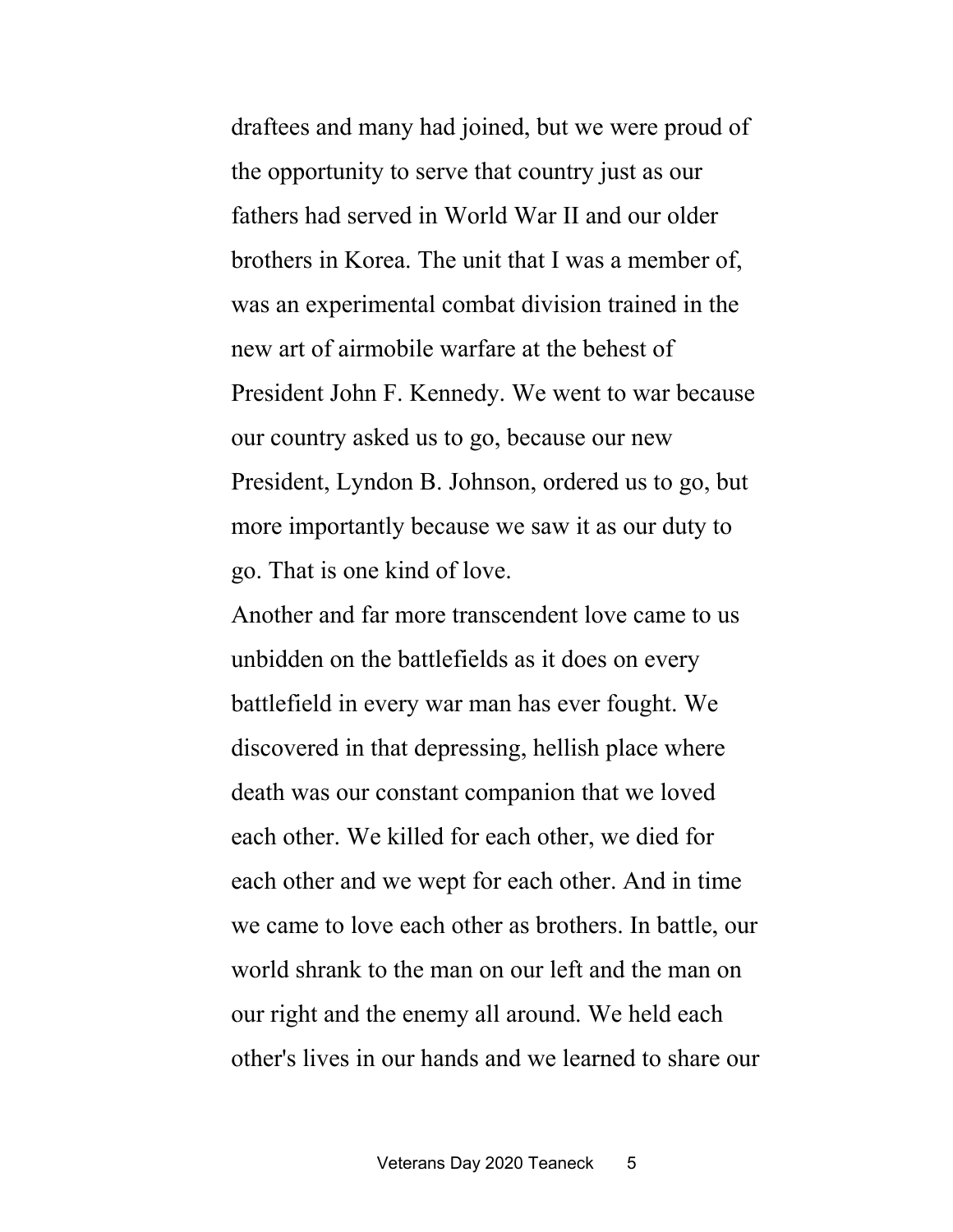fears, our hopes, our dreams as readily as we shared what little else good came our way.

We were the children of the 1950s and John F. Kennedy's young stalwarts of the early 1960s. He told the world that Americans would go anywhere, pay any price, bear any burden in the defense of freedom. We were the down payment on that costly contract, but the man who signed it was not there when we fulfilled his promise. John F. Kennedy waited for us on a sloping hill in Arlington National Cemetery, and in time, by the thousands, we came to fill those slopes with our own white marble markers and to ask on the murmur of the wind if that was truly the future he had envisioned for us.

Among us were old veterans, grizzled sergeants who had fought in Europe and the Pacific in World War II and had survived the frozen hell of the Chosin Reservoir in Korea, There were Regular Army enlistees, young men from America's small towns whose fathers told them they would learn discipline and become real men in the Army. But regardless of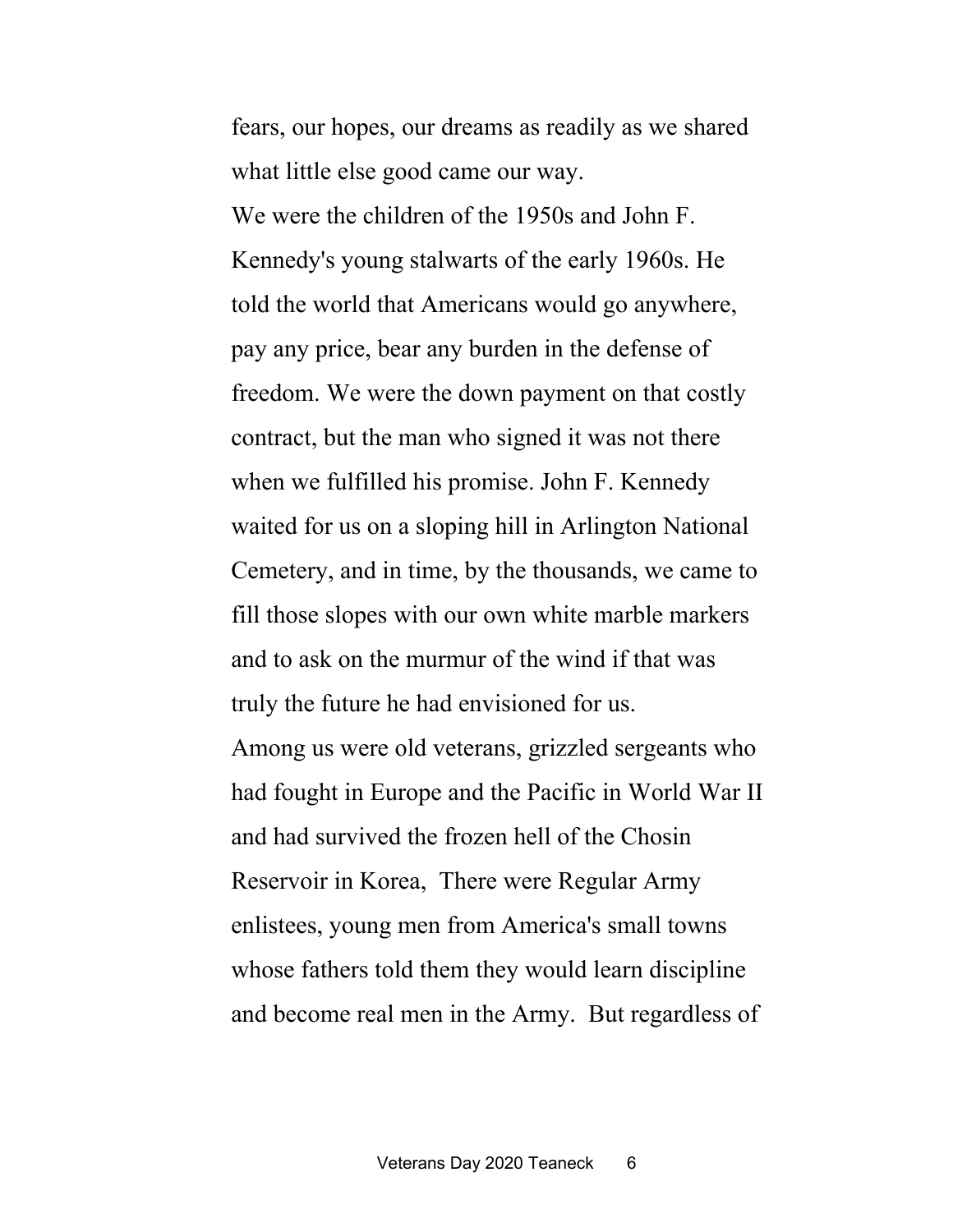how we got there, we were 19- and 20-year-old boys summoned from all across America to fight. Leading us were the sons of West Point and the young ROTC lieutenants from Rutgers and The Citadel and, yes, even Yale University who had heard Kennedy's call and answered it. There were also the young enlisted men and NCO's who passed through Officer Candidate School and emerged, newly minted, officers and gentlemen. All laughed nervously when confronted with the cold statistics that measured a second lieutenant's combat life expectancy in minutes and seconds, not hours.

We had left an America that was to disappear forever in the smoke that billowed off the jungle battlegrounds where we fought and bled. The country which sent us off to war was not there to welcome us home. It no longer existed. We answered the call of one President who was now dead; followed the orders of another who would be hounded from office, and haunted, by the war he mismanaged so badly. Many of our countrymen came to hate the war we fought. Those who hated it the most---the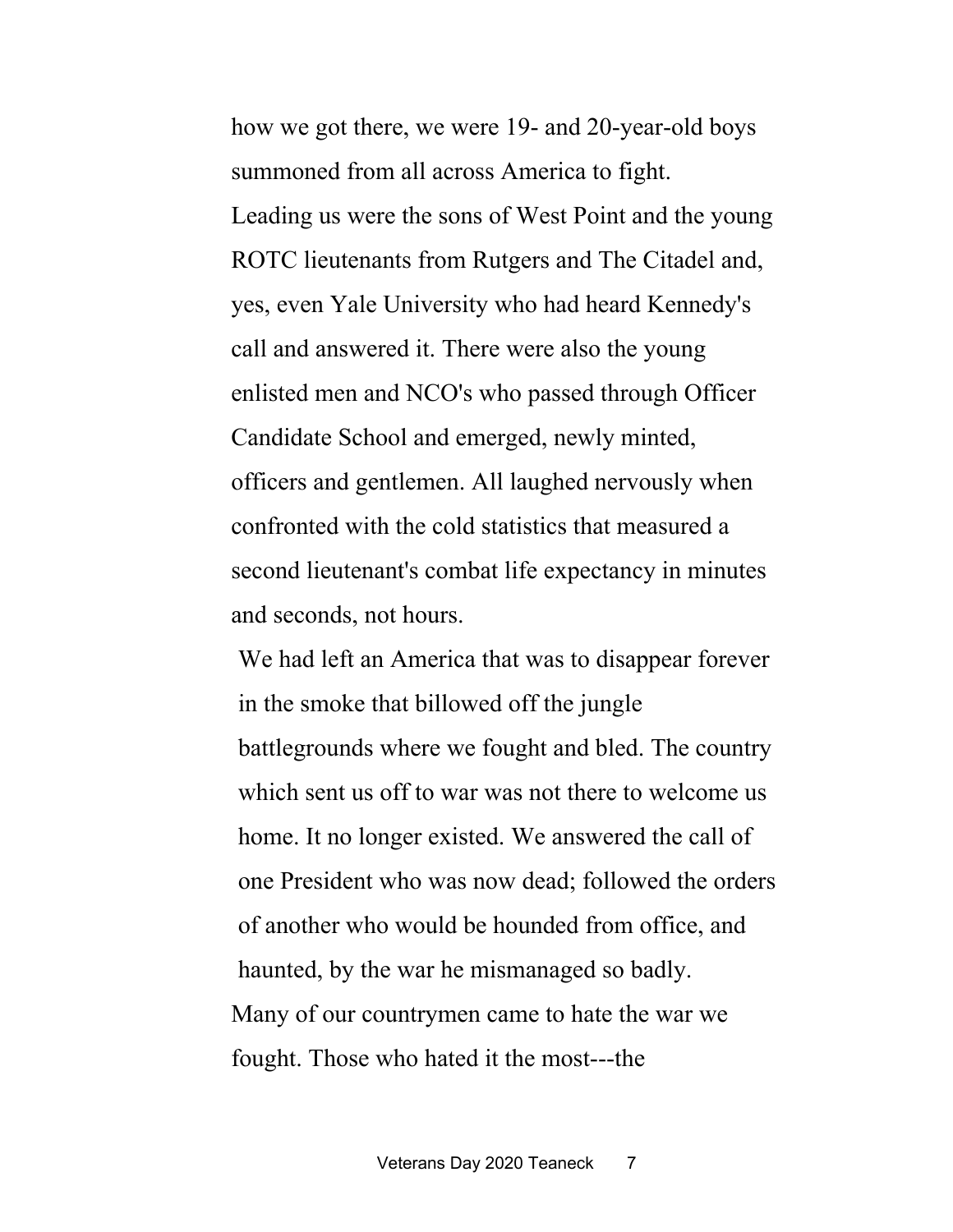professionally sensitive---were not, in the end, sensitive enough to differentiate between the war and the soldiers who had been ordered to fight it. They hated us as well as the war.

In time our battles were forgotten, our sacrifices discounted and both our sanity and our suitability for life in polite progressive American society were publicly questioned.

Many of us, myself included, rebuilt our lives, found jobs or professions, married, raised families, and waited patiently for America to come to its senses. As the years passed we searched each other out and found that the half-remembered pride of service was shared by those who had shared everything else with us. With them, and only with them, could we talk about what had really happened over there---what we had seen, what we had done, what we had survived. We knew what Vietnam had been like, and how we

looked and acted and talked and smelled. No one in America did. Hollywood got it wrong every damned time, whetting twisted political knives on the bones of our dead brothers.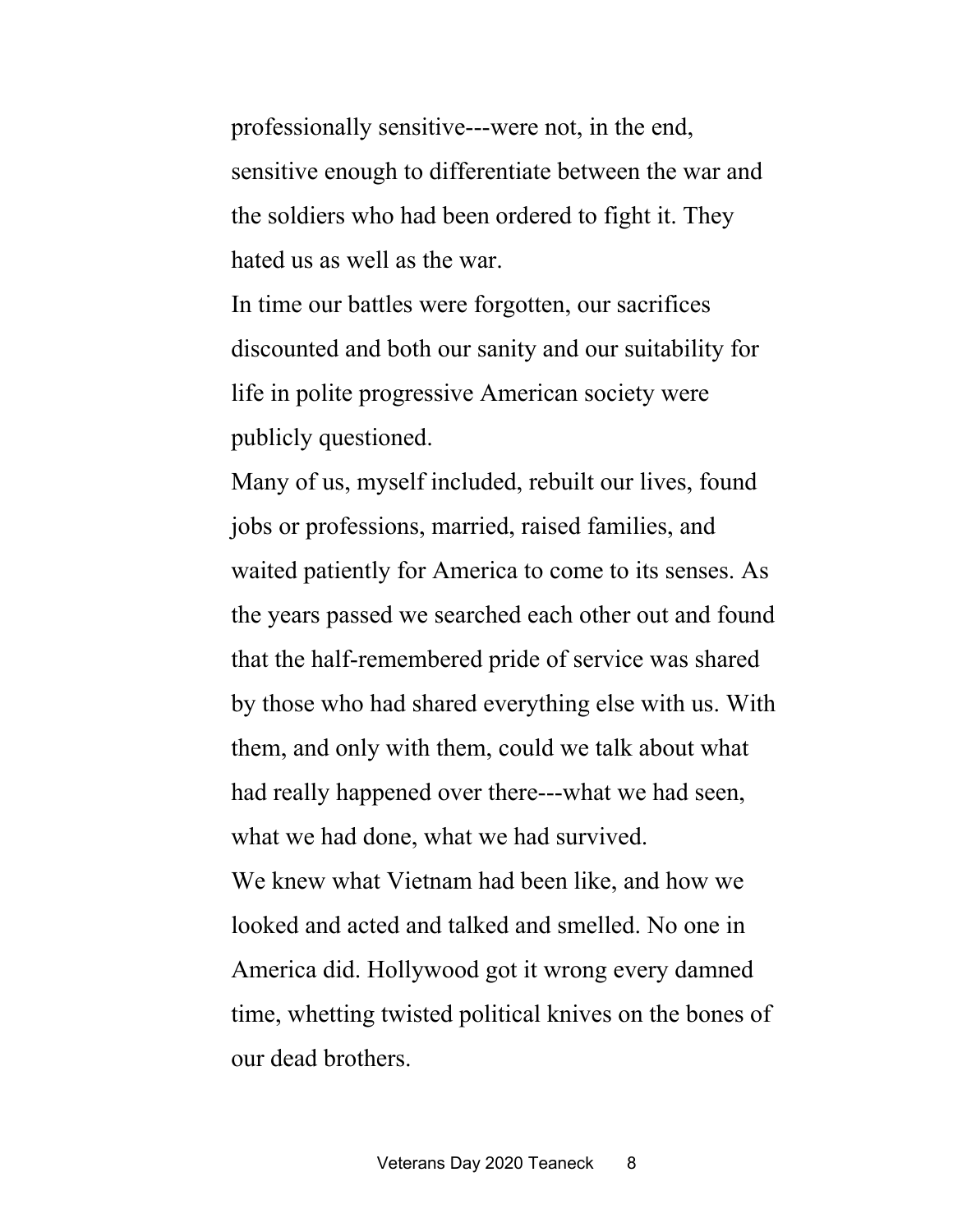So this is what it was really like, what it meant to us and what we meant to each other. It was no movie. When it was over the dead did not get up and dust themselves off and walk away. The wounded did not wash away the red and go on with life unhurt. Those who were, miraculously, unscratched were by no means untouched. Not one of us left Vietnam the same young man he was when he arrived. This story, then, is my testament, and tribute to over 58,000 Americans who died beside us during those years and whose names are etched on the Vietnam Veterans Memorial in Washington, D.C., and on our hearts. This is also the story of the suffering of families whose lives were forever shattered by the death of a father, a son, a husband, a brother in that land.

As I stated at the beginning of my remarks, this is a story of memories and time, not offered in comparison to the memories of veterans of other eras, but rather in tribute to the similarities of the experiences of all veterans. As I think back over these years since I returned from Southeast Asia, I